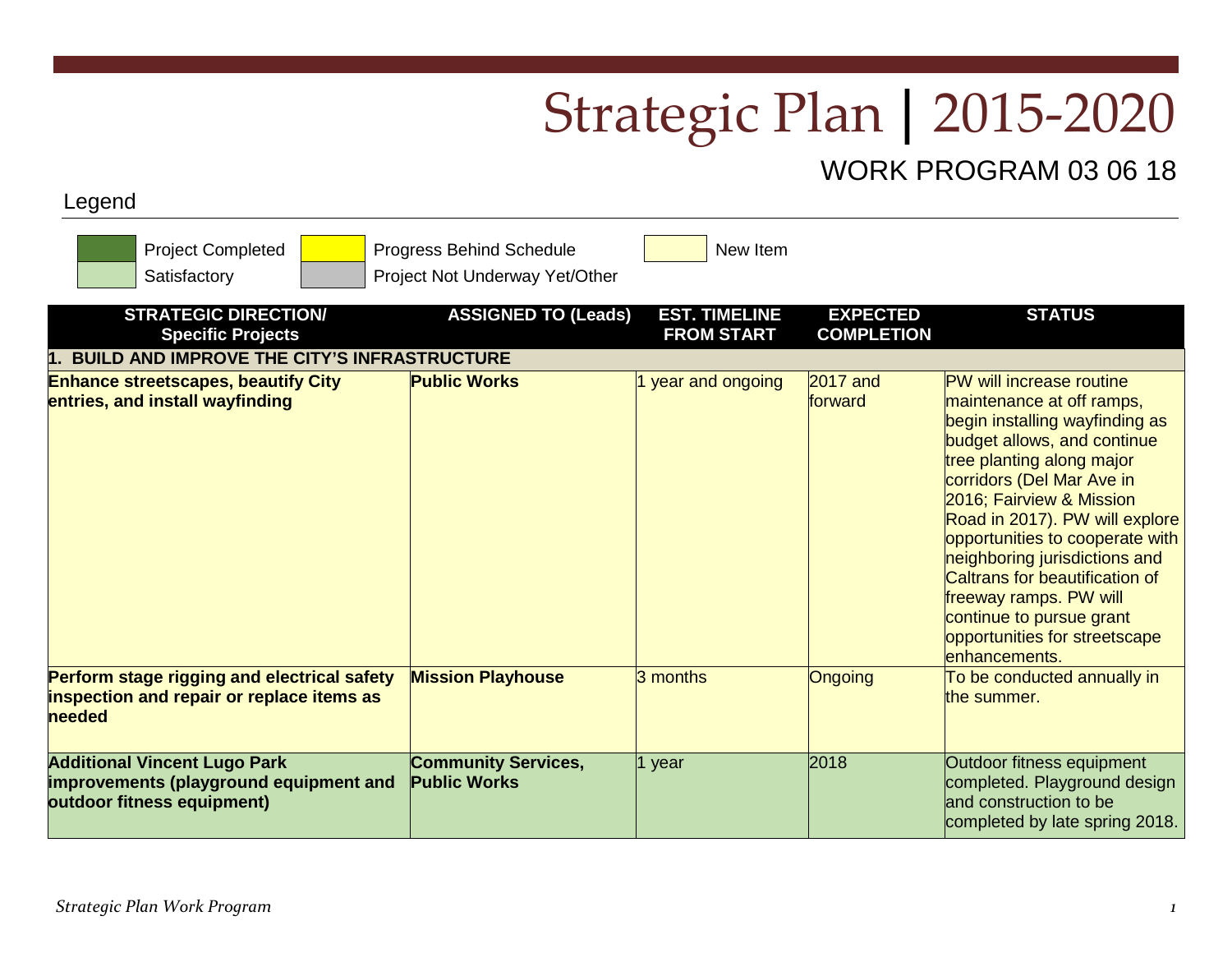| <b>STRATEGIC DIRECTION/</b><br><b>Specific Projects</b>         | <b>ASSIGNED TO (Leads)</b>   | <b>EST. TIMELINE</b><br><b>FROM START</b>                 | <b>EXPECTED</b><br><b>COMPLETION</b> | <b>STATUS</b>                                                                                                                                                                                                                                                                                                                                                                                                                           |
|-----------------------------------------------------------------|------------------------------|-----------------------------------------------------------|--------------------------------------|-----------------------------------------------------------------------------------------------------------------------------------------------------------------------------------------------------------------------------------------------------------------------------------------------------------------------------------------------------------------------------------------------------------------------------------------|
| <b>Install ADA compliant stage lift</b>                         | <b>Mission Playhouse</b>     | 6 months                                                  | FY 2017-18<br><b>June 2018</b>       | Delayed - arrived with<br>defective parts, working with<br>manufacturer to replace/repair.<br>Troubleshooting continues.<br><b>Expected completion June</b><br>2018.                                                                                                                                                                                                                                                                    |
| <b>Accelerate San Gabriel's Great Streets</b><br><b>Project</b> | <b>Public Works, Finance</b> | 2-3 years                                                 | 2017                                 | Del Mar Ave "Phase 1"<br>Mission Rd to Chestnut<br>completed September 2016.<br>"Phase 3" Norwood to I-10<br>completed September 2017.<br>Design of "Phase 2" ongoing.<br>Finance Dept. processing all<br>payments and reporting<br>submissions.                                                                                                                                                                                        |
| <b>Implement Sewer Master Plan</b>                              | <b>Public Works, Finance</b> | First phase 2-3 years 2017<br>Est. completion 30<br>years | 2044                                 | Del Mar Ave & Dewey Ave<br>sewer rehabilitation design/<br>construction combined with<br>Del Mar Ave Phase 2<br>pavement project. CCTV and<br>root control completed 2017.<br>Annual user fees are being<br>collected.                                                                                                                                                                                                                  |
| <b>Build new Police Headquarters</b>                            | <b>Police, Finance</b>       | 4 years                                                   | April 2018                           | Plan check/Code Update and<br>professional services funding<br>has been approved. The<br>plans are currently undergoing<br>redaction relative to current<br>Code requirements.<br>Continued architectural<br>services funding is in place<br>and the search for the<br>Construction Manager will<br>begin once the Code Updates<br>are completed. ETA 3-5<br>weeks. Finance has several<br>construction financing options<br>available. |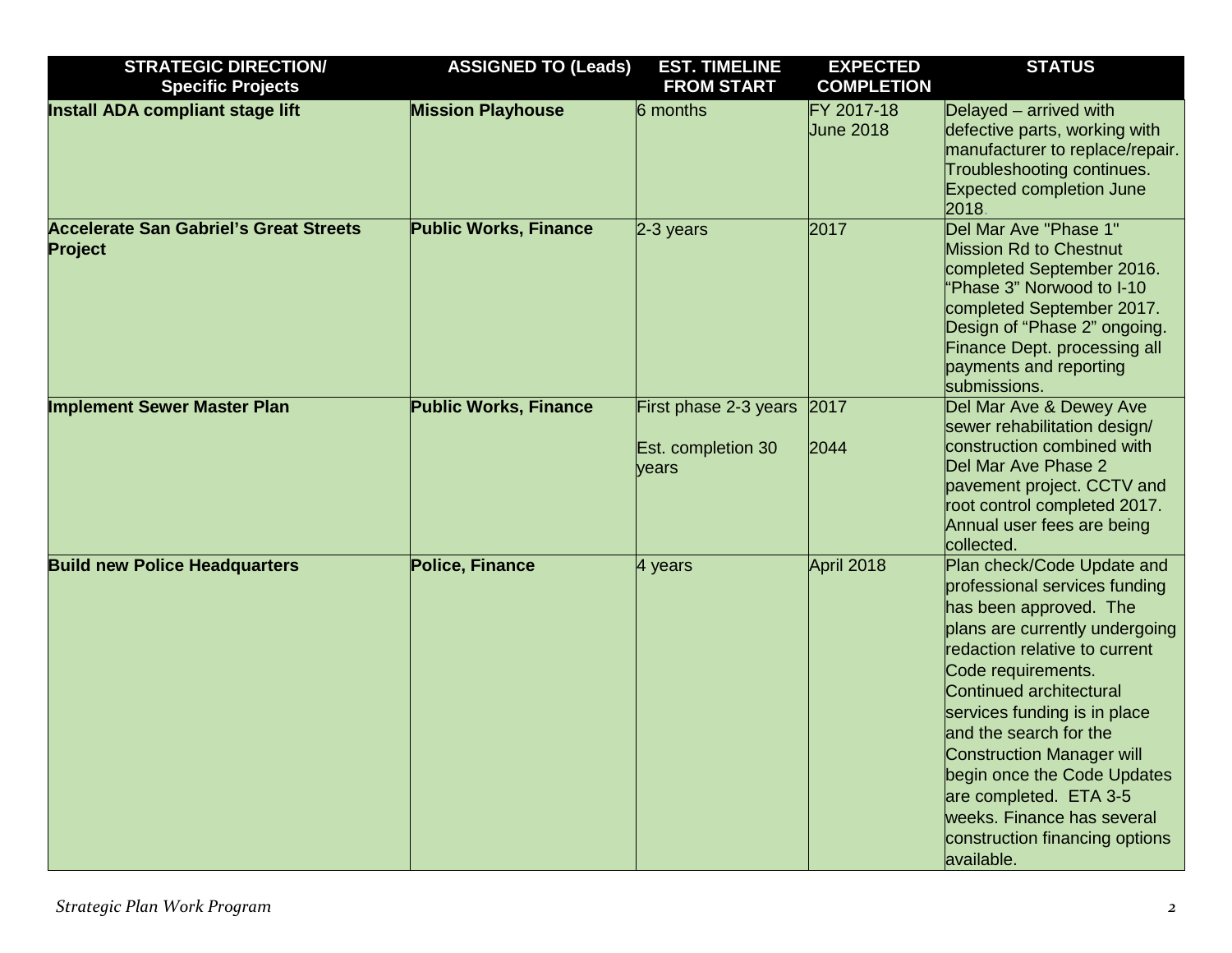| <b>STRATEGIC DIRECTION/</b><br><b>Specific Projects</b>                                           | <b>ASSIGNED TO (Leads)</b>                        | <b>EST. TIMELINE</b><br><b>FROM START</b> | <b>EXPECTED</b><br><b>COMPLETION</b> | <b>STATUS</b>                                                                                                                                                                                                                                                                                                                                           |
|---------------------------------------------------------------------------------------------------|---------------------------------------------------|-------------------------------------------|--------------------------------------|---------------------------------------------------------------------------------------------------------------------------------------------------------------------------------------------------------------------------------------------------------------------------------------------------------------------------------------------------------|
| <b>Develop Marshall Park</b>                                                                      | <b>Community Services,</b><br><b>Public Works</b> | 1 year                                    | January 2018                         | Park was completed and<br>opened to the public in<br>January 2018.                                                                                                                                                                                                                                                                                      |
| Complete Vincent Lugo Park Improvements Community Services,<br>(park shelters and picnic benches) | <b>Public Works</b>                               | 2 years                                   | October 2017                         | Shelters were completed in<br>October 2017.                                                                                                                                                                                                                                                                                                             |
| <b>Construct Fire Station 52 Improvements</b>                                                     | Fire                                              | 2 years                                   | 2018                                 | Plans for Station 52 & 51<br>bathroom remodels are in final<br>approval process right now.<br>Job will go to bid towards the<br>end of November. The<br>deployment study contract for<br>a consultant, Emergency<br><b>Services Consulting</b><br>International, has been<br>approved by Council and is<br>expected to complete by<br>November of 2017. |
| <b>Build new Public Works Facility</b>                                                            | <b>Public Works, Finance</b>                      | 2 years                                   | 2018                                 | <b>Grand Opening August 2016.</b><br>Financing completed. Major<br>construction complete.<br>Drainage & minor items will be<br>complete by mid-2018.                                                                                                                                                                                                    |
| <b>Rehabilitate Las Tunas Drive between San</b><br><b>Gabriel Blvd. And Muscatel Ave.</b>         | <b>Public Works, Finance</b>                      | $1-2$ years                               | 2016                                 | <b>Construction complete August</b><br>2016.                                                                                                                                                                                                                                                                                                            |
| <b>Replace Mission Playhouse Pylon Sign</b>                                                       | <b>Mission Playhouse</b>                          | 1 year                                    | 2016                                 | Complete                                                                                                                                                                                                                                                                                                                                                |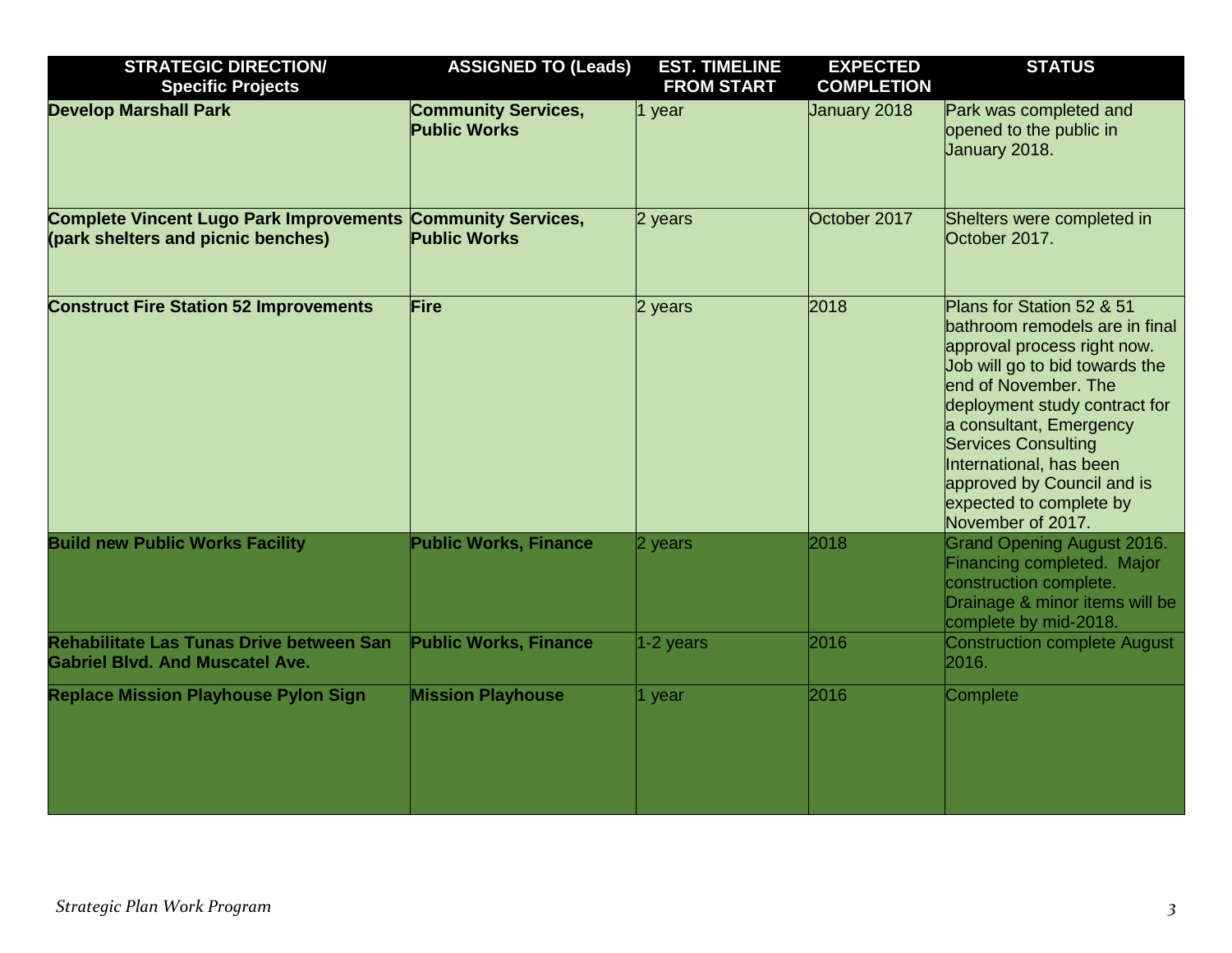| <b>STRATEGIC DIRECTION/</b><br><b>Specific Projects</b>                           | <b>ASSIGNED TO (Leads)</b>                                | <b>EST. TIMELINE</b><br><b>FROM START</b> | <b>EXPECTED</b><br><b>COMPLETION</b> | <b>STATUS</b>                                                                                                                                                                                                                                                                                                                                                                        |
|-----------------------------------------------------------------------------------|-----------------------------------------------------------|-------------------------------------------|--------------------------------------|--------------------------------------------------------------------------------------------------------------------------------------------------------------------------------------------------------------------------------------------------------------------------------------------------------------------------------------------------------------------------------------|
| 2. GENERATE ECONOMIC DEVELOPMENT BY FOSTERING A BUSINESS FRIENDLY ENVIRONMENT     |                                                           |                                           |                                      |                                                                                                                                                                                                                                                                                                                                                                                      |
| Develop the Mission Playhouse parking lot<br>as an opportunity site for retail    | <b>Community Development,</b><br><b>Mission Playhouse</b> | 3 years                                   | 2020                                 | Council directed staff to<br>study the District more<br>comprehensively. Staff to<br>return with a menu of items<br>for potential development.<br>Staff has met with two<br>consultants regarding<br>economic analysis and menu<br>of development<br>opportunities. Staff obtaining<br>appraisals on Maya Masonic<br>Lodge, SGM Basketball<br><b>Courts and Park &amp; Ride Lot.</b> |
| Create a client support program that will<br>reimagine the rental subsidy program | <b>Mission Playhouse</b>                                  | 1 year                                    | FY 2017-18                           | Staff is currently working on<br>application procedures and<br>quidelines. Submitted draft<br>program to City Attorney and<br>comments received back at<br>the end of January 2018.<br><b>Once Playhouse Manager</b><br>position has been filled we<br>will proceed with moving this<br>program forward.                                                                             |
| <b>Enhance Mission District</b>                                                   | <b>Community Development,</b><br><b>Mission Playhouse</b> | Ongoing                                   | Ongoing                              | Staff continues to reach out<br>to out to property owners<br>regarding building<br>maintenance and<br>development. New business<br>Jones Bicycles opened in<br>Nov. 2017 at 417 S. Mission<br>Dr. Autunno's moved out<br>Feb. 2018                                                                                                                                                   |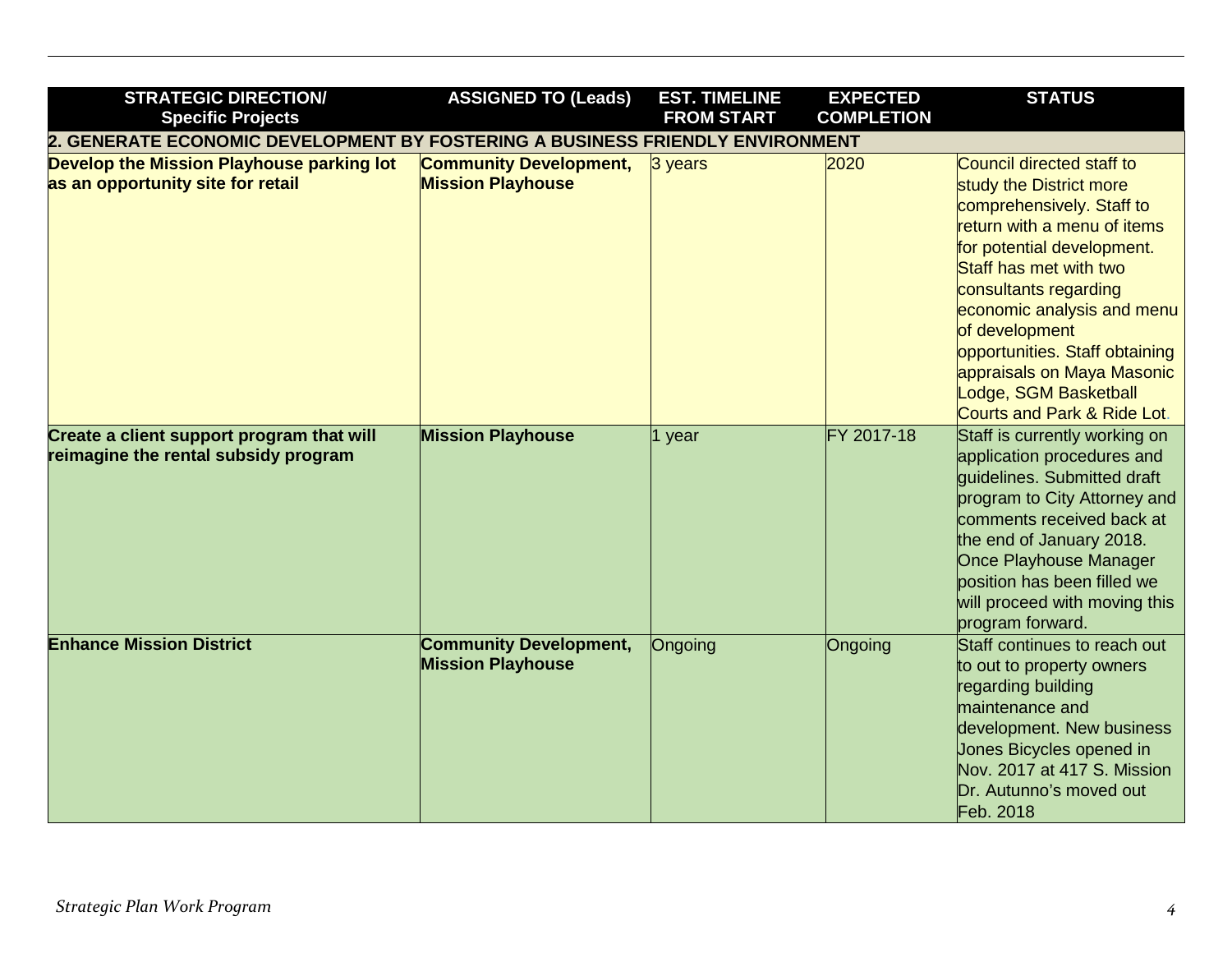| Actively pursue desirable retail tenants,<br>including a new mainstream grocery<br>provider | <b>Community Development</b> | Ongoing | Ongoing          | Reaching out to<br>independent, non-chain<br>retailers willing to expand<br>into a diverse community; (i.e.<br>Baja Cali, Horchateria,<br>Amazebowls, Sonoritas<br>Prime Tacos); Continuing to<br>work with Aldi and Starbucks<br>leasing representatives. |
|---------------------------------------------------------------------------------------------|------------------------------|---------|------------------|------------------------------------------------------------------------------------------------------------------------------------------------------------------------------------------------------------------------------------------------------------|
| <b>Construct the approved Sheraton Hotel</b>                                                | <b>Community Development</b> | 2 years | <b>Fall 2017</b> | Completed. Grand opening<br>Feb 22, 2018.                                                                                                                                                                                                                  |
| <b>Redevelop the former O' Donnell Chevrolet</b><br>site (San Gabriel and Las Tunas)        | <b>Community Development</b> | 3 years | 2019             | Property owner is in process<br>of acquiring hold out parcel<br>to facilitate redevelopment of<br>larger site.                                                                                                                                             |
| Develop the Landmark Hotel Site (Valley and<br>Del Mar, Hyatt Hotel)                        | <b>Community Development</b> | 3 years | 2017-2018        | Construction underway,<br>basement completed. The<br>remaining project under plan<br>review.                                                                                                                                                               |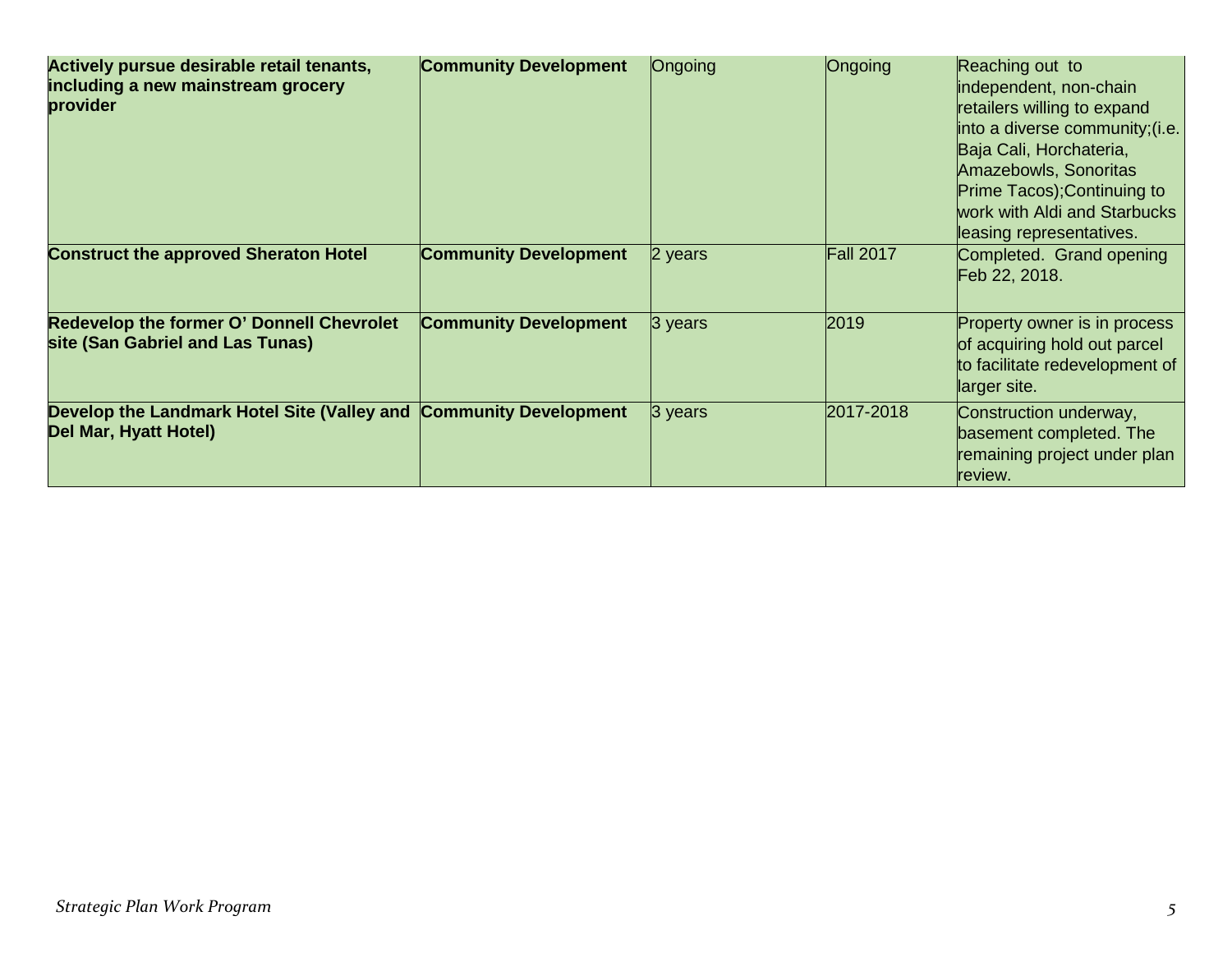| <b>STRATEGIC DIRECTION/</b><br><b>Specific Projects</b>                                                                                                                                                                                                                           | <b>ASSIGNED TO (Leads)</b>   | <b>EST. TIMELINE</b><br><b>FROM START</b> | <b>EXPECTED</b><br><b>COMPLETION</b> | <b>STATUS</b>                                                                                                                                                                                                                                                                                                                                                                                                                                                                                                                                                                                                        |
|-----------------------------------------------------------------------------------------------------------------------------------------------------------------------------------------------------------------------------------------------------------------------------------|------------------------------|-------------------------------------------|--------------------------------------|----------------------------------------------------------------------------------------------------------------------------------------------------------------------------------------------------------------------------------------------------------------------------------------------------------------------------------------------------------------------------------------------------------------------------------------------------------------------------------------------------------------------------------------------------------------------------------------------------------------------|
| Complete key projects expected to move<br>forward in the coming two years:<br>a) 416 E. Las Tunas Drive live/work<br>704-712 W. Las Tunas Drive mixed-use<br>b)<br>400-420 W. Valley Blvd. mixed use<br>C)<br>d) 101 E. Valley Blvd.<br>e) 201-217 S. San Gabriel Blvd. mixed-use | <b>Community Development</b> | 2 years                                   | 2017                                 | a) $416$ E. Las Tunas -<br>Property owner is leasing<br>tenant spaces. Staff is<br>reviewing tenant<br>improvements applications<br>b) $704$ W. Las Tunas $-$<br>Construction underway.<br>Master sign plan and public<br>art will be considered by<br>DRC in March 2018.<br>c) $400-420$ W. Valley -<br>Demolition completed.<br>Building and civil plans<br>approved. Awaiting<br>developer to obtain permits.<br>d) 101 E. Valley $-1^{st}$<br>phase of demolition started.<br>Building and civil plans at<br>final review stage.<br>e) 201-217 San Gabriel -<br>Revision to the entitlement<br>package approved. |
| <b>Complete second phase implementation of</b><br>the Business Friendly Action Plan                                                                                                                                                                                               | <b>Community Development</b> | Completed                                 |                                      | Complete. ED website<br>launched January 2017.                                                                                                                                                                                                                                                                                                                                                                                                                                                                                                                                                                       |

| 3. ENGAGE THE COMMUNITY TO FOSTER CIVIC PRIDE AND OWNERSHIP             |  |                |         |                                                                                                                 |  |  |
|-------------------------------------------------------------------------|--|----------------|---------|-----------------------------------------------------------------------------------------------------------------|--|--|
| <b>Proactive outreach on development projects Community Development</b> |  | <b>Ongoing</b> | Ongoing | Staff is regularly meeting<br>with development teams and<br>helping coordinate project<br>management schedules. |  |  |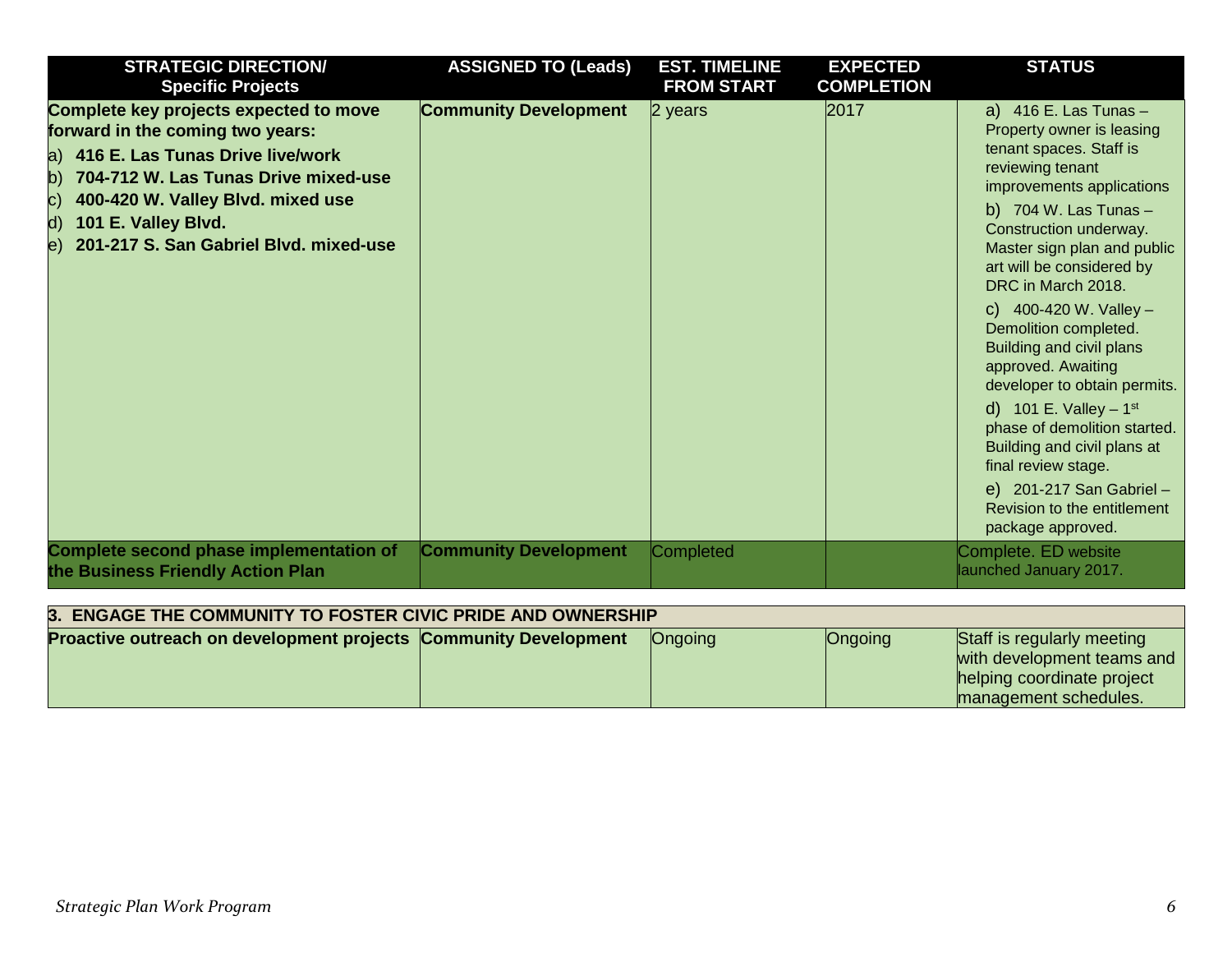| <b>STRATEGIC DIRECTION/</b><br><b>Specific Projects</b>                               | <b>ASSIGNED TO (Leads)</b>                       | <b>EST. TIMELINE</b><br><b>FROM START</b> | <b>EXPECTED</b><br><b>COMPLETION</b> | <b>STATUS</b>                                                                                                                                                                                                                                                                            |
|---------------------------------------------------------------------------------------|--------------------------------------------------|-------------------------------------------|--------------------------------------|------------------------------------------------------------------------------------------------------------------------------------------------------------------------------------------------------------------------------------------------------------------------------------------|
| Improve the appearance of houses to create<br>elegant neighborhoods                   | <b>Community Development</b>                     | 1 year                                    | 2017                                 | <b>Historic Preservation</b><br>Ordinance approved by CC<br>in 2017. Currently recruiting<br>for members to new Historic<br><b>Preservation Commission.</b><br>First NIS clean up event to<br>be held in Feb. 2017.                                                                      |
|                                                                                       |                                                  |                                           |                                      | <b>NIS proactively inspects</b><br>properties on New Ave, Del<br>Mar, Valley Blvd, Las Tunas<br>Blvd, and San Gabriel Blvd.<br>to address property<br>maintenance and sign<br>nuisances.                                                                                                 |
|                                                                                       |                                                  |                                           |                                      | <b>NIS staff identified Marshall</b><br>north to Bencamp and New<br>Ave. east to Jackson St. as<br>the boundary for the first<br>neighborhood cleanup.                                                                                                                                   |
| Proactive engagement to identify issues in<br>the community and get out ahead of them | <b>Administration: Human</b><br><b>Resources</b> | Ongoing                                   | 2016 forward                         | <b>Formed an Outreach</b><br><b>Committee of Executive</b><br>Team members and other<br>appropriate staff. As initial<br>step, creating master list of<br>community-based orgs and<br>creating talking points for<br>staff to help foster<br>relationships and deeper<br>community ties. |
| <b>Create arts education opportunities for the</b><br>community                       | <b>Mission Playhouse</b>                         | 2 years                                   | Ongoing                              | Currently in<br>discussion/developing<br>programs with San Gabriel<br>Mission High School, San<br>Gabriel Library, Asian Youth<br>Center, Arte Flamenco World<br>Dance, and the San Gabriel<br><b>Educational Foundation.</b>                                                            |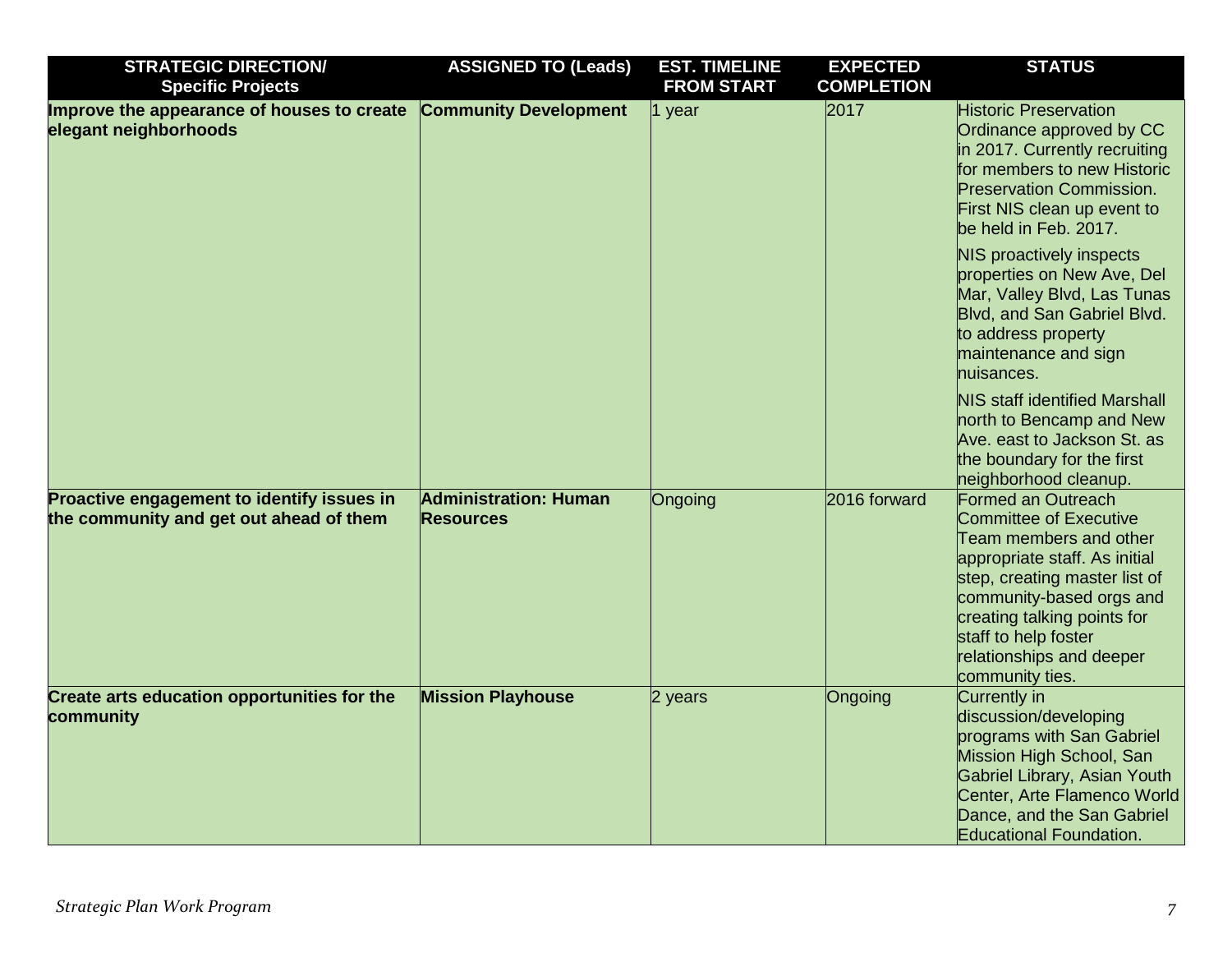| <b>STRATEGIC DIRECTION/</b>                                                    | <b>ASSIGNED TO (Leads)</b> | <b>EST. TIMELINE</b> | <b>EXPECTED</b>   | <b>STATUS</b>                                                                                                                                                                                                                                                                                                                                                                                                                                                  |
|--------------------------------------------------------------------------------|----------------------------|----------------------|-------------------|----------------------------------------------------------------------------------------------------------------------------------------------------------------------------------------------------------------------------------------------------------------------------------------------------------------------------------------------------------------------------------------------------------------------------------------------------------------|
| <b>Specific Projects</b>                                                       |                            | <b>FROM START</b>    | <b>COMPLETION</b> |                                                                                                                                                                                                                                                                                                                                                                                                                                                                |
| Voter outreach and participation efforts                                       | <b>City Clerk</b>          | <b>July 2016</b>     | Ongoing           | Participated in "National<br>Voter Registration Day" and<br>set up a voter registration<br>table at City events to<br>encourage residents to<br>register to vote. Partnering<br>up with local business to<br>promote March 2017<br>Election by providing<br>promotional election items,<br>such as, place mats,<br>chopsticks, and coffee<br>sleeves. Will provide free<br>Dial-A-Ride transportation<br>services to all SG residents<br>to polling locations. |
| Grow and expand the San Gabriel's Farmers' Community Services<br><b>Market</b> |                            | year and ongoing     | 2018-2019         | Survey was completed to<br>determine interest in farmers'<br>market. Survey showed that<br>there is generally support for<br>a farmers' market. Staff will<br>look again at market.<br>Managers to see if there is a<br>match to meet the city's<br>interest in initiating a farmers'<br>market.                                                                                                                                                               |
| <b>Launch Citywide technology improvements</b>                                 | <b>Finance, City Clerk</b> | Ongoing              | Annual            | Finance continually<br>improving infrastructure;<br>Agreement and request for<br>funding for live streaming<br>scheduled to go to Council in<br>July 2018. Review Agenda<br>Management System and<br>Funding Opportunities.                                                                                                                                                                                                                                    |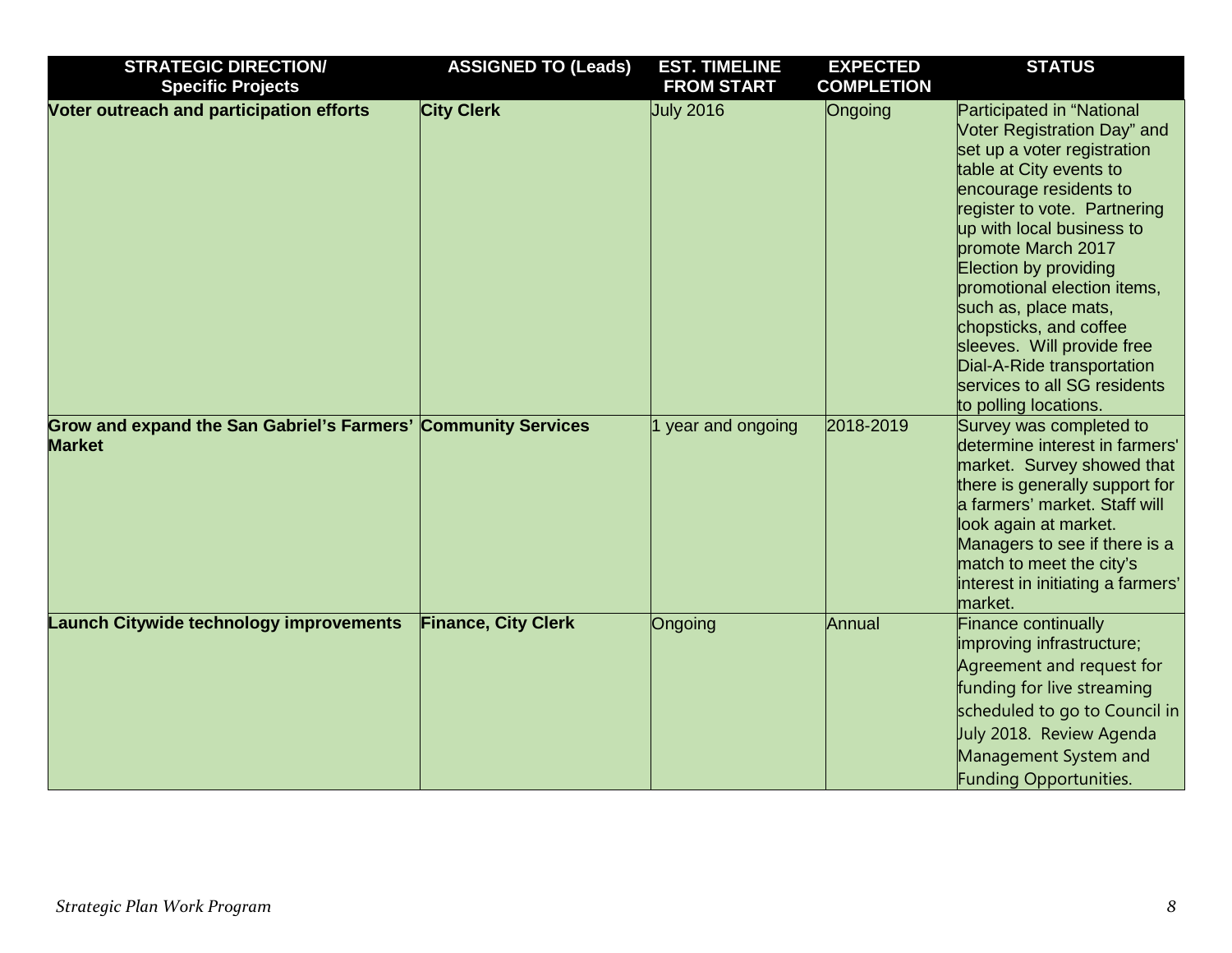| <b>STRATEGIC DIRECTION/</b><br><b>Specific Projects</b>                                            | <b>ASSIGNED TO (Leads)</b>                             | <b>EST. TIMELINE</b><br><b>FROM START</b> | <b>EXPECTED</b><br><b>COMPLETION</b> | <b>STATUS</b>                                                                                                                                                                                                                                                                                                                                                                                                                                                                                                                                                                                                                                                                                                                                 |
|----------------------------------------------------------------------------------------------------|--------------------------------------------------------|-------------------------------------------|--------------------------------------|-----------------------------------------------------------------------------------------------------------------------------------------------------------------------------------------------------------------------------------------------------------------------------------------------------------------------------------------------------------------------------------------------------------------------------------------------------------------------------------------------------------------------------------------------------------------------------------------------------------------------------------------------------------------------------------------------------------------------------------------------|
| <b>Enhanced community engagement via Fire</b><br><b>Department</b>                                 | Fire                                                   | 1 year and ongoing                        | ongoing                              | Spring 2017 and This academic year, FD<br>completed a pilot program to<br><b>provide a Junior Fire</b><br>Inspector Program for 4th<br>and 5th grade students. The<br>program has been expanded<br>to all five elementary schools<br>in San Gabriel. Junior Fire<br>Programs have been<br>completed with students<br>graduating and receiving<br>their Junior Fire Badges at<br>two schools. Washington<br><b>School Junior Fire Inspector</b><br>Program is complete.<br>Coolidge School is process.<br><b>Wilson Junior Fire Inspector</b><br>Program is scheduled for<br>January 2017; graduation<br>date has not been<br>scheduled. McKinley and<br><b>Roosevelt School Principles</b><br>asked for scheduled dates<br>later in the year. |
| Development of communication strategy to<br>close the loop on issues raised at Council<br>meetings | <b>City Manager</b>                                    | 2016                                      |                                      | Complete. City Manager has<br>started regularly reporting on<br>such issues under "City<br>Manager Items" on the City<br>Council agenda.                                                                                                                                                                                                                                                                                                                                                                                                                                                                                                                                                                                                      |
| <b>Continue and expand San Gabriel's Summer</b><br><b>Concert Series</b>                           | <b>Community Services,</b><br><b>Mission Playhouse</b> | <b>Completed and</b><br>ongoing           | 2015 forward                         | Complete and ongoing.                                                                                                                                                                                                                                                                                                                                                                                                                                                                                                                                                                                                                                                                                                                         |
| <b>Continue and enhance the Council's Town</b><br><b>Hall meetings and outreach experiences</b>    | <b>City Council,</b><br><b>Administration</b>          | Completed and<br>ongoing                  |                                      | <b>Outreach Committee formed</b><br>in Summer 2016 to<br>brainstorm strategies.                                                                                                                                                                                                                                                                                                                                                                                                                                                                                                                                                                                                                                                               |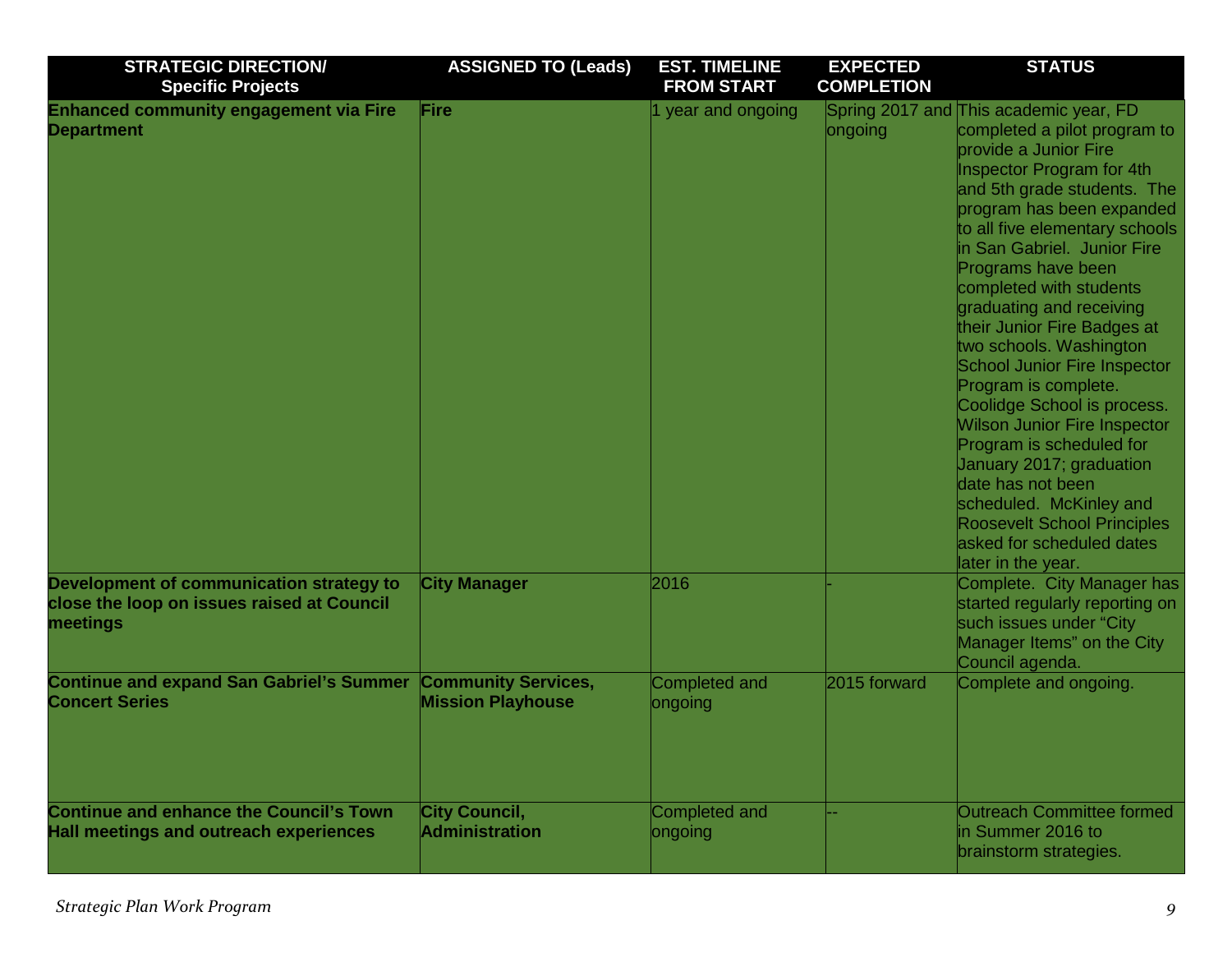| <b>STRATEGIC DIRECTION/</b><br><b>Specific Projects</b>                                                                                                                                                        | <b>ASSIGNED TO (Leads)</b>                                                              | <b>EST. TIMELINE</b><br><b>FROM START</b> | <b>EXPECTED</b><br><b>COMPLETION</b> | <b>STATUS</b>                                                                                                                                                                                    |
|----------------------------------------------------------------------------------------------------------------------------------------------------------------------------------------------------------------|-----------------------------------------------------------------------------------------|-------------------------------------------|--------------------------------------|--------------------------------------------------------------------------------------------------------------------------------------------------------------------------------------------------|
| <b>Continue implementation of the City's</b><br>expanded public information strategy                                                                                                                           | Administration, Community Completed and<br><b>Development, Finance</b>                  | ongoing                                   | 2015 forward                         | Implemented and ongoing;<br>Weibo launched in August<br>2015; WeChat launched July<br>2016.<br>Launched financial<br>transparency portal. Digitize<br><b>Building Permit records</b><br>ongoing. |
| <b>Expand community programming at the</b><br><b>Mission Playhouse</b>                                                                                                                                         | <b>Mission Playhouse</b>                                                                | Completed and<br>ongoing                  |                                      | Engage series of events in<br>FY 15-16 offered 23 events<br>which is the most this<br>program has offered to date.                                                                               |
| Implement arts, culture and community<br>engagement strategy, including:<br><b>Circle the Square (Surf's Up Event)</b><br><b>Events celebrating community diversity</b><br>Dine San Gabriel (Dumplings & Beer) | <b>Mission Playhouse,</b><br><b>Community Services,</b><br><b>Community Development</b> | Completed and<br>ongoing                  |                                      | Complete and ongoing.                                                                                                                                                                            |

| 4. MAKE SERVICE EXCELLENCE A CORNERSTONE OF THE SAN GABRIEL EXPERIENCE      |                          |           |                  |                                                                                                                     |  |
|-----------------------------------------------------------------------------|--------------------------|-----------|------------------|---------------------------------------------------------------------------------------------------------------------|--|
| <b>Enhance City telephone voice and</b><br>messaging system                 | <b>Finance</b>           | 1 year    | <b>July 2018</b> | This upgrade is expected to<br>be fully implemented by July<br>2018.                                                |  |
| Launch land management/permit automation Community Development              |                          | 2 years   | Summer 2017      | System currently under use.<br>Preparing to roll out the<br>online services and marketing<br>for outside users.     |  |
| <b>Establish concessionaire services at the</b><br><b>Mission Playhouse</b> | <b>Mission Playhouse</b> | $2$ years | <b>Fall 2018</b> | Delayed due to Playhouse<br>Manager position vacancy. Will<br>proceed with this program once<br>position is filled. |  |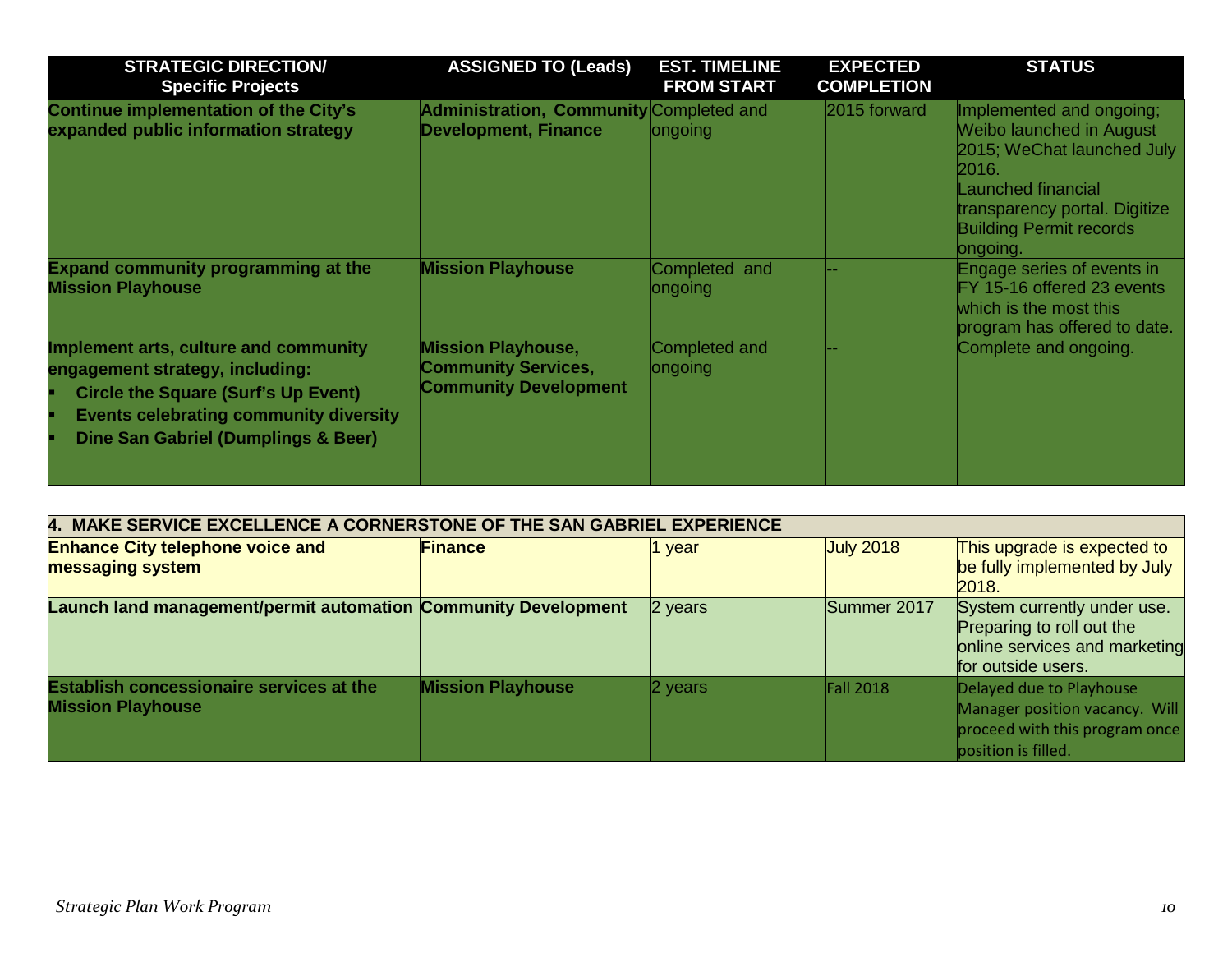| <b>STRATEGIC DIRECTION/</b>                                                                                           | <b>ASSIGNED TO (Leads)</b>                            | <b>EST. TIMELINE</b>                                                                                  | <b>EXPECTED</b>   | <b>STATUS</b>                                                                                                                                                                                                                                                                    |
|-----------------------------------------------------------------------------------------------------------------------|-------------------------------------------------------|-------------------------------------------------------------------------------------------------------|-------------------|----------------------------------------------------------------------------------------------------------------------------------------------------------------------------------------------------------------------------------------------------------------------------------|
| <b>Specific Projects</b>                                                                                              |                                                       | <b>FROM START</b>                                                                                     | <b>COMPLETION</b> |                                                                                                                                                                                                                                                                                  |
| <b>Improve online access to City documents</b>                                                                        | City Clerk, Human<br><b>Resources, Administration</b> | <b>Completed in</b><br><b>Administration and</b><br>Human Resources;<br><b>Ongoing for City Clerk</b> | 2016              | Completed and ongoing<br>HR - launched online<br>employment application in<br>Spring 2016. City Clerk -<br>Minutes, Agendas,<br><b>Ordinances and Resolutions</b><br>available online now. This will<br>be an ongoing project to<br>include Commissions'<br>agendas and minutes. |
| Create audience concierge program                                                                                     | <b>Mission Playhouse</b>                              | 1 year                                                                                                | FY 16-17          | Complete and ongoing                                                                                                                                                                                                                                                             |
| Create a ticket giveaway program for<br>nonprofit organizations and underserved<br>members of our community           | <b>Mission Playhouse</b>                              | 1 year                                                                                                | FY 16-17          | Complete and ongoing                                                                                                                                                                                                                                                             |
| <b>Implement Emergency Advance Notification</b><br><b>System</b>                                                      | Fire                                                  | <b>Completed</b>                                                                                      | February 2018     | <b>Cancelling SGAlert and</b><br>switching to NIxle.                                                                                                                                                                                                                             |
| <b>Establish full-service box office capability for Mission Playhouse</b><br>the Mission Playhouse to improve service |                                                       | <b>Completed</b>                                                                                      | 2015              | Complete and ongoing.                                                                                                                                                                                                                                                            |
| <b>Launch Request Tracker Service</b>                                                                                 | <b>Finance, Administration</b>                        | <b>Completed</b>                                                                                      | 2016              | <b>Completed. Software</b><br>installed and operational.                                                                                                                                                                                                                         |
| <b>Expand and communicate the City's</b><br>successful passport services program                                      | <b>Community Services</b>                             | <b>Completed and</b><br>ongoing                                                                       | 2015 forward      | <b>Ongoing; Staff reviewing</b><br>passport services schedule.                                                                                                                                                                                                                   |
| <b>Enhance bilingual service capabilities and</b><br>diversity initiatives in all departments                         | <b>Administration, Human</b><br><b>Resources</b>      | <b>Completed and</b><br>ongoing                                                                       |                   | Complete. With the FY<br>2016-17 budget, the Council<br>approved the extension of<br>the bilingual pay program to<br>part-time employees and<br>approved the creation of a<br>new, multilingual<br>receptionist.                                                                 |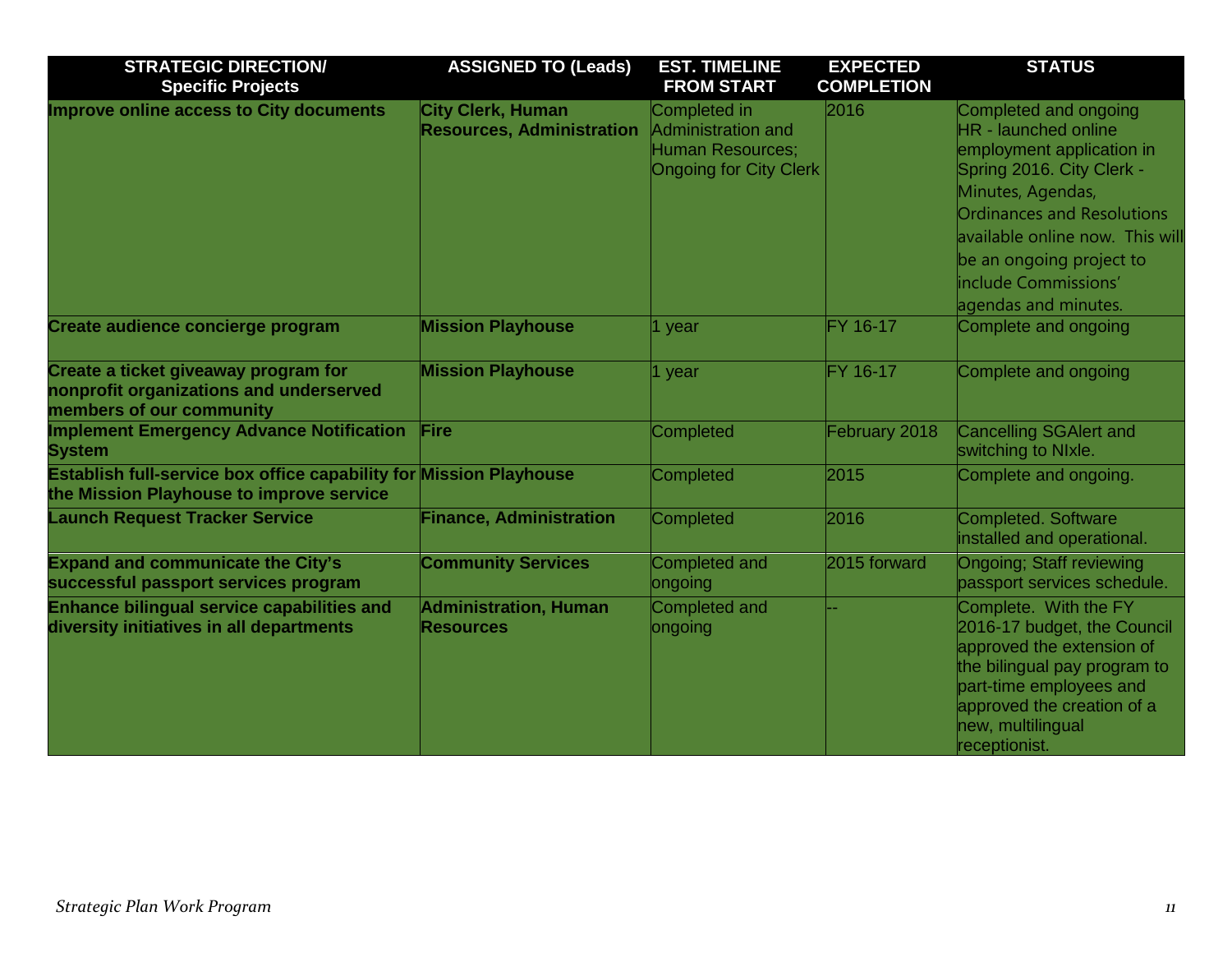| <b>STRATEGIC DIRECTION/</b><br><b>Specific Projects</b>                                                    | <b>ASSIGNED TO (Leads)</b>   | <b>EST. TIMELINE</b><br><b>FROM START</b> | <b>EXPECTED</b><br><b>COMPLETION</b> | <b>STATUS</b>                                                                                                                                                                                                                                                                                                                                                                             |  |
|------------------------------------------------------------------------------------------------------------|------------------------------|-------------------------------------------|--------------------------------------|-------------------------------------------------------------------------------------------------------------------------------------------------------------------------------------------------------------------------------------------------------------------------------------------------------------------------------------------------------------------------------------------|--|
| DEVELOP RESOURCES BY IDENTIFYING NEW SOURCES OF FUNDING, ORGANIZATIONAL INNOVATION, AND EFFICIENCY<br>5.   |                              |                                           |                                      |                                                                                                                                                                                                                                                                                                                                                                                           |  |
| <b>Enhance services and efficiency through</b><br>shared Public Works resources with<br>neighboring cities | <b>Public Works</b>          | year and ongoing                          | $2017$ and<br>forward                | <b>Preliminary discussions with</b><br><b>Rosemead and San Marino</b><br>were not productive. On hold<br>until mid-2018 due to PW<br>Director turnover and<br>vacancies at neighboring<br>cities.                                                                                                                                                                                         |  |
| Develop the Parks and Open Space Master<br>Plan                                                            | <b>Community Services</b>    | 1-2 years                                 | 2018                                 | Draft plan reviewed in<br>February by a joint meeting<br>of the Community Services<br>and Planning Commissions.<br>Council will review the draft<br>in an April study session.<br>Final plan submitted for<br>approval in summer 2018.                                                                                                                                                    |  |
| Senior housing as a public-private<br>partnership                                                          | <b>Community Development</b> | $3$ years                                 | 2020                                 | <b>With Domus Development</b><br>pulling out from the ENA,<br>staff is currently determining<br>whether or not senior<br>housing or any housing is a<br>viable option at this time.                                                                                                                                                                                                       |  |
| <b>Staffing and Deployment study</b>                                                                       | Fire                         | 1 year                                    | November 2017                        | In January 2017 the City<br>Council awarded a contract<br>to the consultant, Emergency<br><b>Services Consulting</b><br>International (ESCI), to<br>conduct a study for the Fire<br>Department. The study will<br>include a review of fire<br>department deployment,<br>facilities, and our shared<br>command structure. The<br>study is expected to be<br>completed by November<br>2017. |  |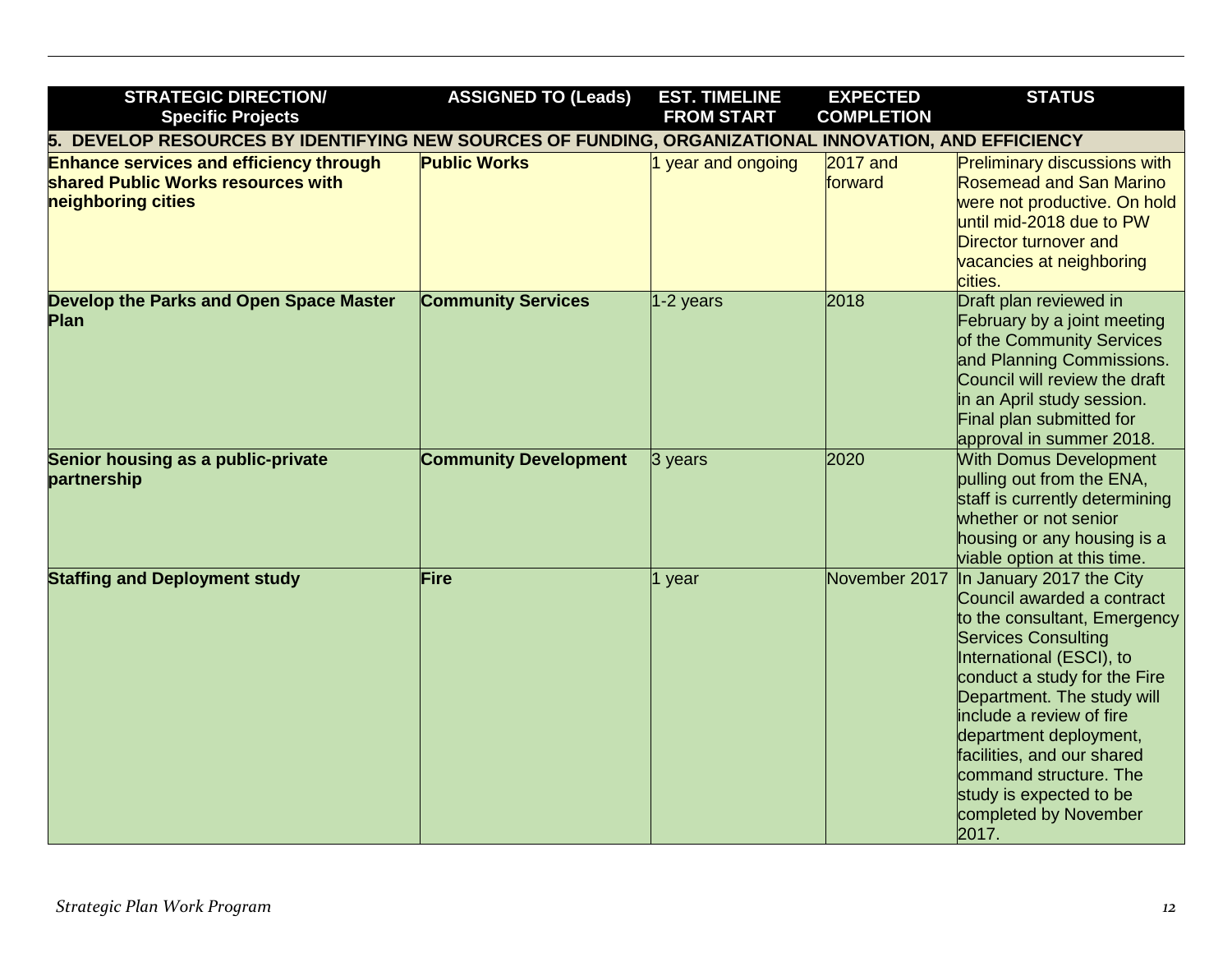| <b>STRATEGIC DIRECTION/</b>                                                                        | <b>ASSIGNED TO (Leads)</b> | <b>EST. TIMELINE</b> | <b>EXPECTED</b>                                                                    | <b>STATUS</b>                                                                                                                                                                                                                                                                                               |
|----------------------------------------------------------------------------------------------------|----------------------------|----------------------|------------------------------------------------------------------------------------|-------------------------------------------------------------------------------------------------------------------------------------------------------------------------------------------------------------------------------------------------------------------------------------------------------------|
| <b>Specific Projects</b>                                                                           |                            | <b>FROM START</b>    | <b>COMPLETION</b>                                                                  |                                                                                                                                                                                                                                                                                                             |
| Launch capital campaign to raise funds to<br>repair and paint Mission Playhouse exterior           | <b>Mission Playhouse</b>   | Ongoing              | Summer 2018                                                                        | Capital campaign has been<br>launched and foundation,<br>corporate, and individual<br>donations have been<br>received. Phase I of repairs<br>and painting to begin March<br>19, 2018. Campaign<br>continues to find another<br>\$20,000 to fund Phase II<br>which will be the facade<br>decorative details. |
| <b>Submit application to National Register of</b><br><b>Historic Places for Mission Playhouse</b>  | <b>Mission Playhouse</b>   | 1.5 years            | Summer 2018                                                                        | Delayed – application<br>submitted in December<br>2016, but still waiting for<br>official comments. Expected<br>completion summer 2018.                                                                                                                                                                     |
| <b>Seek grants for Mission Playhouse</b><br>programming                                            | <b>Mission Playhouse</b>   | year and ongoing     | 2017 and<br>ongoing                                                                | Completed and ongoing -<br>received NEA funding and<br><b>LA County Arts Commission</b><br>funding and held successful<br>event with those grant funds<br>in 2017, and ongoing.                                                                                                                             |
| <b>Electronic filing of Conflict of Interest (700)</b><br>forms and Campaign Statement (460) forms | <b>City Clerk</b>          | March 2017           | Form 700<br>completed<br>March 2018.<br>Form 460 Trial<br>Phase till July<br>2020. | Conflict of Interest filing for<br>Form 700 was completed in<br>March 2018. Campaign<br>Statement Form 460 is going<br>is going to be in its Trial<br>Phase until July 2019.<br>Ordinance and request for<br>funding will be requested<br><b>July 2020.</b>                                                 |
| <b>Evaluate revenue enhancement</b><br>recommendations                                             | <b>Finance</b>             | 1-4 years            | 2018                                                                               | Recommendations pending<br>w/ FY18-19 budget.                                                                                                                                                                                                                                                               |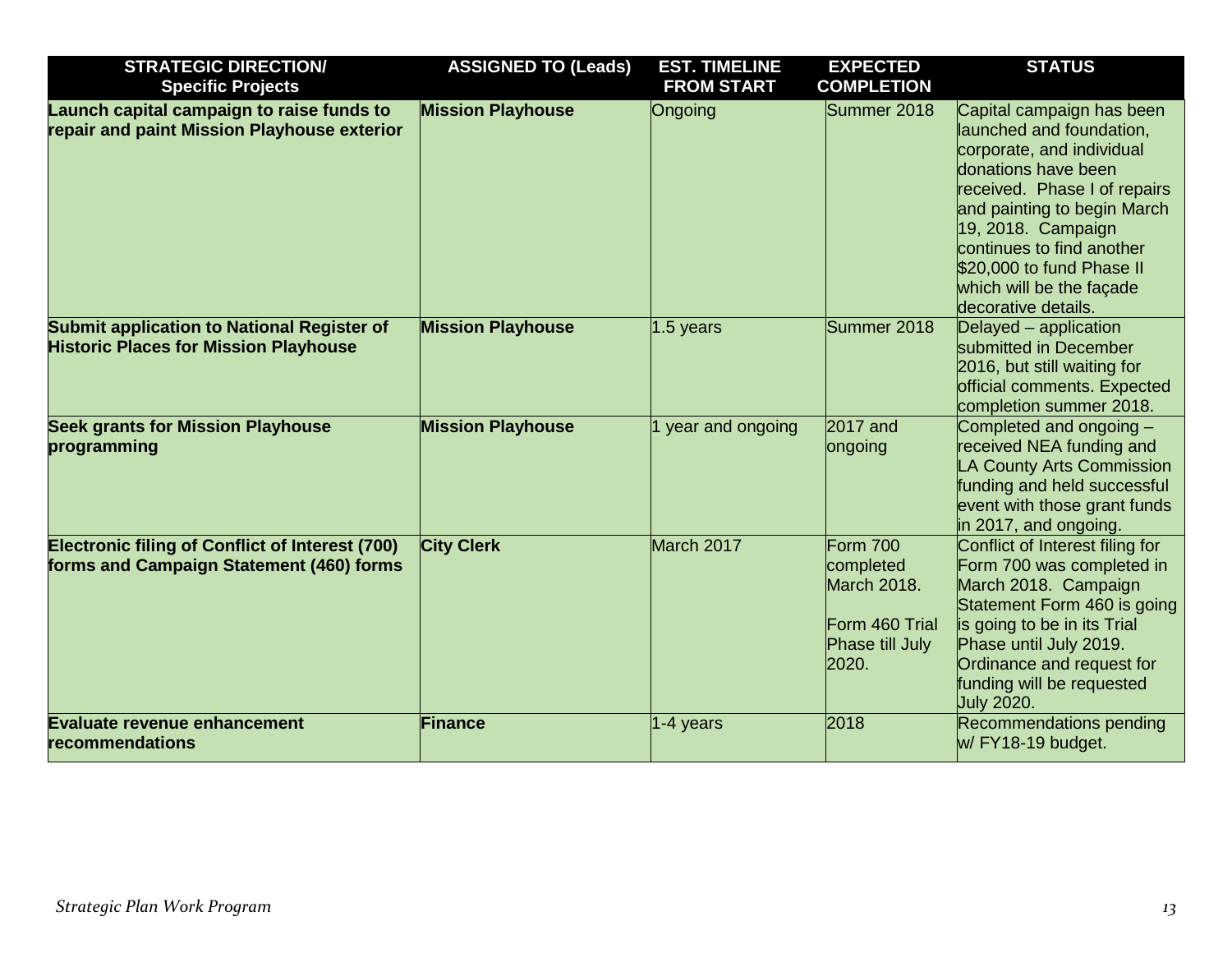| <b>STRATEGIC DIRECTION/</b><br><b>Specific Projects</b>         | <b>ASSIGNED TO (Leads)</b>                        | <b>EST. TIMELINE</b><br><b>FROM START</b> | <b>EXPECTED</b><br><b>COMPLETION</b> | <b>STATUS</b>                                                                                                                                                                                                                                                                                                                                                                                                                                                                                                                                      |
|-----------------------------------------------------------------|---------------------------------------------------|-------------------------------------------|--------------------------------------|----------------------------------------------------------------------------------------------------------------------------------------------------------------------------------------------------------------------------------------------------------------------------------------------------------------------------------------------------------------------------------------------------------------------------------------------------------------------------------------------------------------------------------------------------|
| <b>Enhanced resiliency through CERT program</b>                 | Fire                                              | 1 year and ongoing                        | ongoing                              | Spring 2018 and In 2016 the Fire Department<br>conducted six CERT<br>classes. Two of those<br>classes were held in San<br>Gabriel, but all six classes<br>were open to San Gabriel<br>residents. A refresher course<br>was also conducted in<br>January 2018 for previous<br><b>CERT graduates. Six CERT</b><br>classes are planned for 2018<br>with one additional CERT<br>refresher scheduled. CERT<br>members will be deployed to<br>the Lunar New Year Festival<br>and the Cinco de Mayo<br><b>Festival to support the Fire</b><br>Department. |
| <b>Privatize Crossing Guard Services</b>                        | Police                                            | Completed                                 | 2016                                 | Implemented in 2015/16<br>school year, continuing<br>through FY 2017-18.                                                                                                                                                                                                                                                                                                                                                                                                                                                                           |
| <b>Implement Shared Fire Command</b>                            | Fire                                              | Completed and<br>Ongoing                  | $2014$ and<br>ongoing                | The shared fire command<br>agreement will reach its<br>three-year milestone in 2017,<br>and is required to be<br>reviewed by each of the<br>Cities. The three City<br>Managers of the cities of San<br>Gabriel, San Marino, and<br>South Pasadena have<br>scheduled a series of<br>meetings with involved staff,<br>and others to identify issues<br>that may result in changes to<br>the agreement.                                                                                                                                               |
| <b>Reorganize Public Works and Community</b><br><b>Services</b> | <b>Public Works, Community</b><br><b>Services</b> | Completed                                 |                                      | Implemented.                                                                                                                                                                                                                                                                                                                                                                                                                                                                                                                                       |